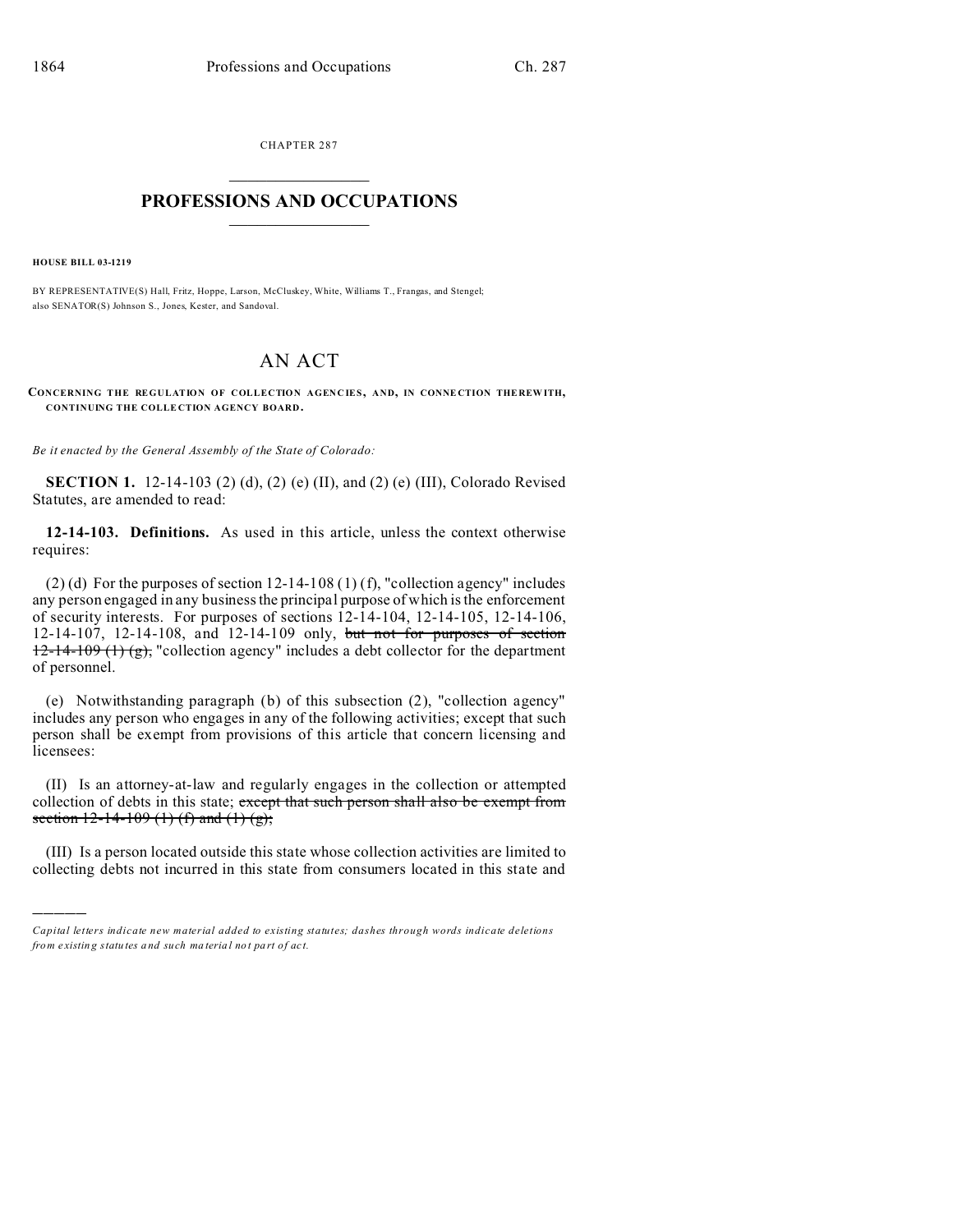whose collection activities are conducted by means of interstate communications, including telephone, mail, or facsimile transmission, and who is located in another state that regulates and licenses collection agencies but does not require Colorado collection agencies to obtain a license to collect debts in their state if such agencies' collection activities are limited in the same manner. except that such person shall also be exempt from section  $12-14-109$  (1) (f) and (1) (g).

**SECTION 2.** 12-14-105 (1) (b) and (3), Colorado Revised Statutes, are amended to read:

**12-14-105. Communication in connection with debt collection.** (1) Without the prior consent of the consumer given directly to the debt collector or collection agency or the express permission of a court of competent jurisdiction, a debt collector or collection agency shall not communicate with a consumer in connection with the collection of any debt:

(b) If the debt collector or collection agency knows the consumer is represented by an attorney with respect to such debt and has knowledge of, or can readily ascertain, such attorney's name and address, unless the attorney fails to respond within a reasonable period of time not less than thirty days, to a communication from the debt collector or collection agency or unless the attorney consents to direct communication with the consumer; or

(3) (a) If a consumer notifies a debt collector or collection agency in writing that THE CONSUMER REFUSES TO PAY A DEBT OR THAT THE CONSUMER WISHES THE DEBT COLLECTOR OR COLLECTION AGENCY TO CEASE FURTHER COMMUNICATION WITH THE CONSUMER, THE DEBT COLLECTOR OR COLLECTION AGENCY SHALL NOT COMMUNICATE FURTHER WITH THE CONSUMER WITH RESPECT TO SUCH DEBT, EXCEPT TO:

(I) The consumer wishes the collection agency to cease contact by telephone at the consumer's residence or place of employment, then no such further contact by telephone shall be made ADVISE THE CONSUMER THAT THE DEBT COLLECTOR'S OR COLLECTION AGENCY'S FURTHER EFFORTS ARE BEING TERMINATED;

(II) The consumer refuses to pay a debt or the consumer wishes the collection agency to cease further communication with the consumer, then the debt collector or collection agency shall not communicate further with the consumer with respect to such debt, except for a written communication:

(A) To advise the consumer that the collection agency's further efforts are being terminated;

(B) To notify the consumer that the collection agency or creditor may invoke specified remedies which are ordinarily invoked by such collection agency or creditor; or

 $(C)$  Where applicable, to notify the consumer that the collection agency or creditor intends to invoke a specified remedy permitted by law NOTIFY THE CONSUMER THAT THE COLLECTION AGENCY OR CREDITOR MAY INVOKE SPECIFIED REMEDIES THAT ARE ORDINARILY INVOKED BY SUCH COLLECTION AGENCY OR CREDITOR; OR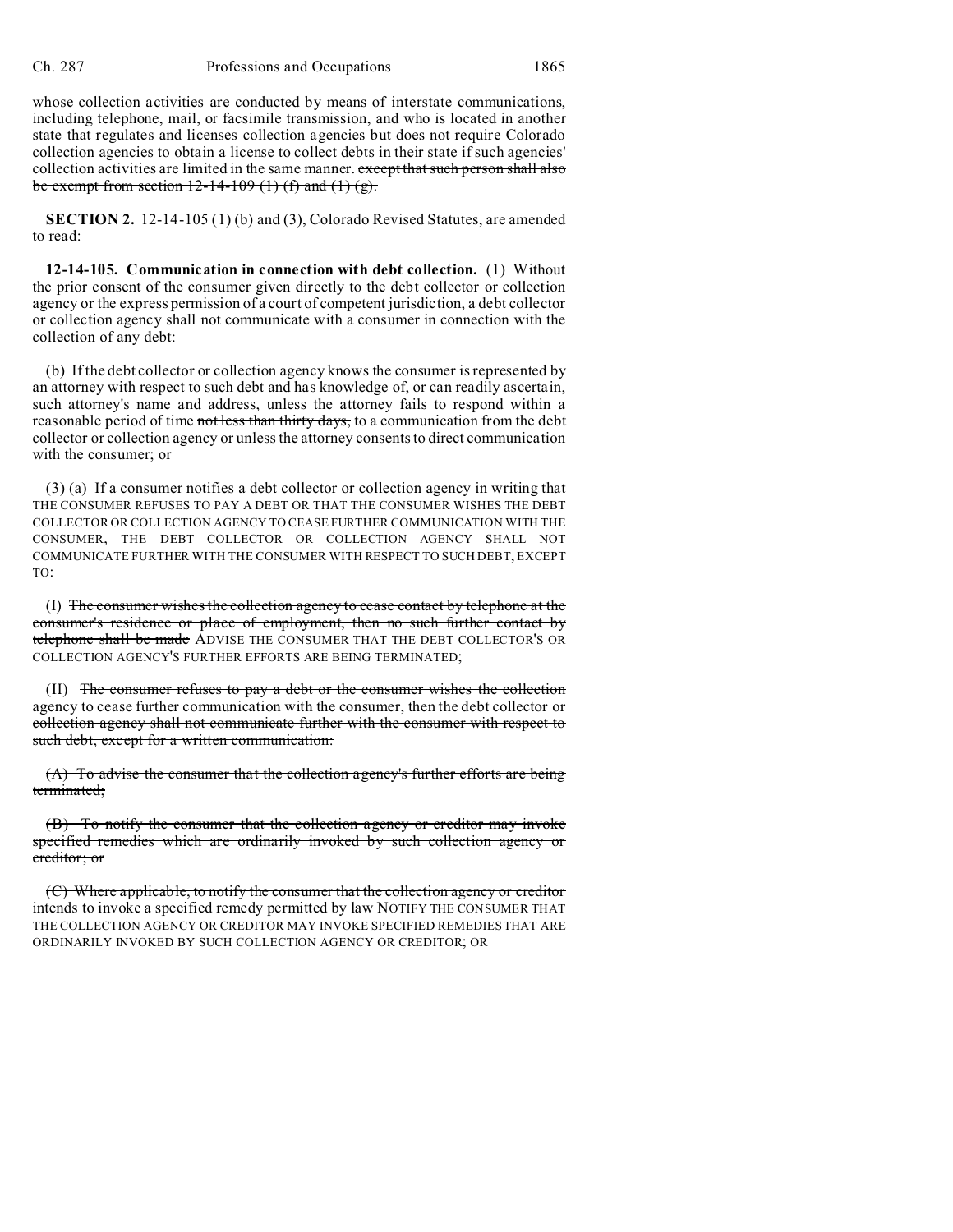(III) NOTIFY THE CONSUMER THAT THE COLLECTION AGENCY OR CREDITOR INTENDS TO INVOKE A SPECIFIED REMEDY.

(b) If such notice from the consumer is made by mail, notification shall be complete upon receipt.

(c) In its initial written communication to a consumer, a collection agency shall include notification of the consumer's rights under this subsection (3). If such notification is placed on the back of the written communication, there shall be a statement on the front notifying the consumer of such fact THE FOLLOWING STATEMENT: "FOR INFORMATION ABOUT THE COLORADO FAIR DEBT COLLECTION PRACTICESACT, SEEWWW.AGO.STATE.CO.US/CAB.HTM." IF SUCH NOTIFICATION IS PLACED ON THE BACK OF THE WRITTEN COMMUNICATION, THERE SHALL BE A STATEMENT ON THE FRONT NOTIFYING THE CONSUMER OF SUCH FACT.

(d) If a consumer orally informs a debt collector or collection agency of any of the matters specified in paragraph (a) of this subsection (3), the debt collector or collection agency shall advise the consumer that such communication must be made in writing.

**SECTION 3.** 12-14-107 (1) (1), Colorado Revised Statutes, is amended to read:

**12-14-107. False or misleading representations.** (1) A debt collector or collection agency shall not use any false, deceptive, or misleading representation or means in connection with the collection of any debt, including, but not limited to, the following conduct:

(l) Except as otherwise provided for communications to acquire location information under section 12-14-104, the failure to disclose clearly, in the initial written communication made to collect a debt or obtain information about a consumer AND ALSO, IF THE INITIAL COMMUNICATION WITH THE CONSUMER IS ORAL, IN THE INITIAL ORAL COMMUNICATION, that the debt collector or collection agency is attempting to collect a debt and that any information obtained will be used for that purpose, AND, IN SUBSEQUENT COMMUNICATIONS, THAT THE COMMUNICATION IS FROM A DEBT COLLECTOR OR COLLECTION AGENCY; EXCEPT THAT THIS PARAGRAPH (l) SHALL NOT APPLY TO A FORMAL PLEADING MADE IN CONNECTION WITH A LEGAL ACTION;

**SECTION 4.** The introductory portion to 12-14-109 (1) and 12-14-109 (1) (f) and (1) (g), Colorado Revised Statutes, are amended to read:

**12-14-109. Validation of debts.** (1) Within five days after the initial communication with a consumer in connection with the collection of any debt, a debt collector or collection agency shall, unless the following information is contained in the initial written communication or the consumer has paid the debt, send the consumer a written notice with the disclosures specified in paragraphs (a) to  $\left(\frac{1}{g}\right)$  (e) of this subsection (1). If such disclosures are placed on the back of the notice, the front of the notice shall contain a statement notifying consumers of that fact. Such disclosures shall state: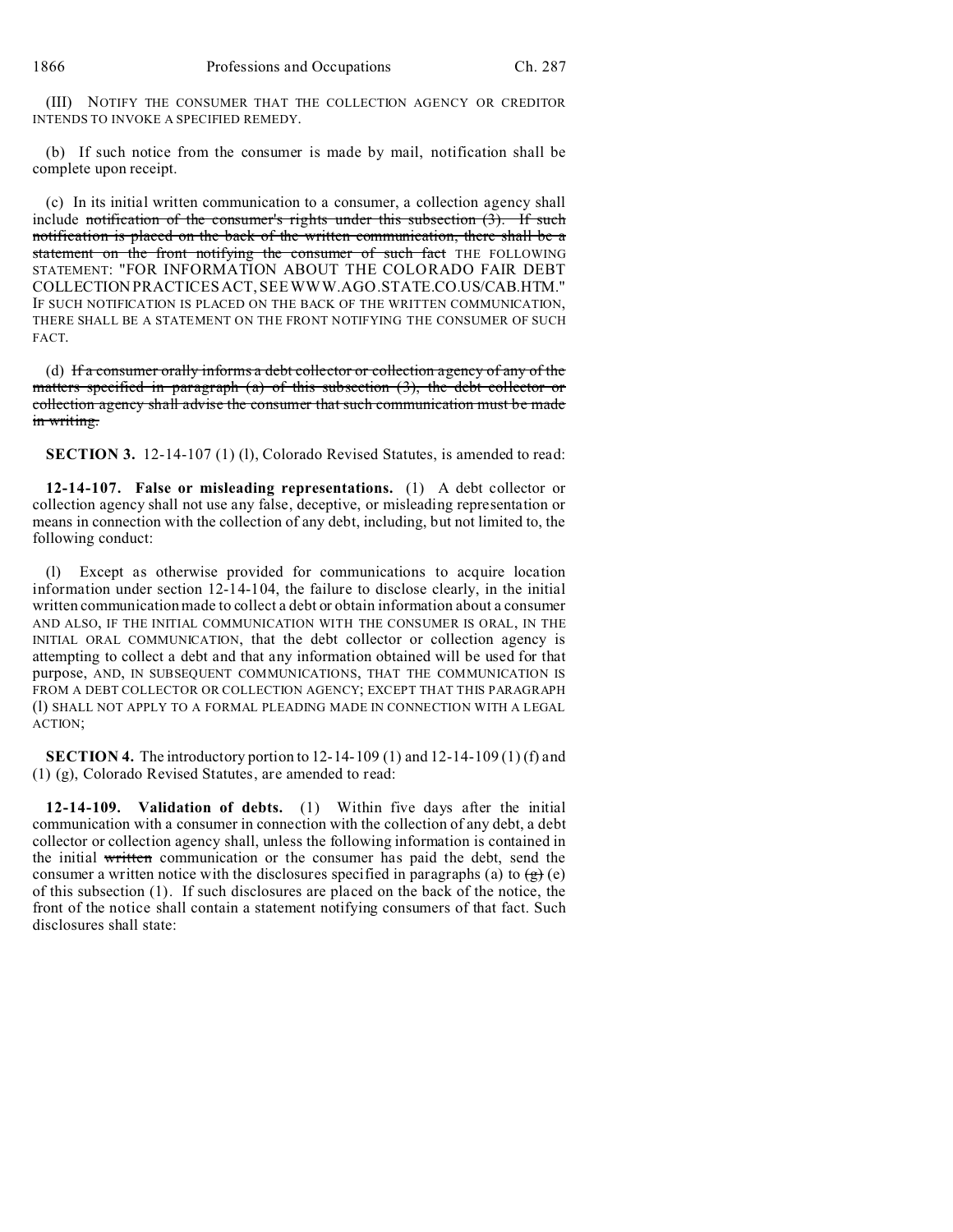(f) That collection agencies are licensed by the collection agency board. The address of the board shall also be disclosed. If, however, the debt collector is a person employed by the department of personnel for the purpose of collecting debts due to the state on behalf of another state agency, the disclosure required under this paragraph (f) shall state that the activities of such debt collector are subject to sections 12-14-104 to 12-14-109, Colorado Revised Statutes, as contained in the "Colorado Fair Debt Collection Practices Act", that complaints may be filed with the executive director of the department of personnel, and that disciplinary actions will be subject to the rules and regulations of the state personnel system.

(g) That consumers shall not send payments to the collection agency board.

**SECTION 5.** 12-14-111, Colorado Revised Statutes, is amended to read:

**12-14-111. Legal actions by collection agencies.** (1) Any debt collector or collection agency who brings any legal action on a debt against any consumer shall: comply with all provisions of law concerning the location at which such action may be brought.

(a) IN THE CASE OF AN ACTION TO ENFORCE AN INTEREST IN REAL PROPERTY SECURING THE CONSUMER'S OBLIGATION, BRING SUCH ACTION ONLY IN A JUDICIAL DISTRICT OR SIMILAR LEGAL ENTITY IN WHICH SUCH REAL PROPERTY IS LOCATED; OR

(b) IN THE CASE OF AN ACTION NOT DESCRIBED IN PARAGRAPH (a) OF THIS SUBSECTION (1), BRING SUCH ACTION ONLY IN THE JUDICIAL DISTRICT OR SIMILAR LEGAL ENTITY IN WHICH:

(I) SUCH CONSUMER SIGNED THE CONTRACT SUED UPON;

(II) SUCH CONSUMER RESIDES AT THE COMMENCEMENT OF THE ACTION; OR

(III) SUCH ACTION MAY BE BROUGHT PURSUANT TO ARTICLE 13 OR 13.5 OF TITLE 26,C.R.S., SECTION 14-14-104,C.R.S., OR ARTICLE 4 OR 6 OF TITLE 19,C.R.S., IF THE ACTION IS BY A PRIVATE COLLECTION AGENCY ACTING ON BEHALF OF A DELEGATE CHILD SUPPORT ENFORCEMENT UNIT.

**SECTION 6.** The introductory portion to 12-14-113 (1), Colorado Revised Statutes, is amended, and the said 12-14-113 is further amended BY THE ADDITION OF THE FOLLOWING NEW SUBSECTIONS, to read:

**12-14-113. Civil liability.** (1) In addition to administrative enforcement pursuant to section 12-14-114 and subject to section 12-14-134 AND THE LIMITATIONS PROVIDED BY SUBSECTION (9) OF THIS SECTION, and except as otherwise provided by this section, any debt collector or collection agency who fails to comply with any provision of this article with respect to a consumer is liable to such consumer in an amount equal to the sum of:

(8) IT SHALL BE AN AFFIRMATIVE DEFENSE TO ANY ACTION BASED UPON FAILURE OF A DEBT COLLECTOR OR COLLECTION AGENCY TO COMPLY WITH THIS SECTION THAT THE DEBT COLLECTOR OR COLLECTION AGENCY BELIEVED, IN GOOD FAITH, THAT THE DEBTOR WAS OTHER THAN A NATURAL PERSON.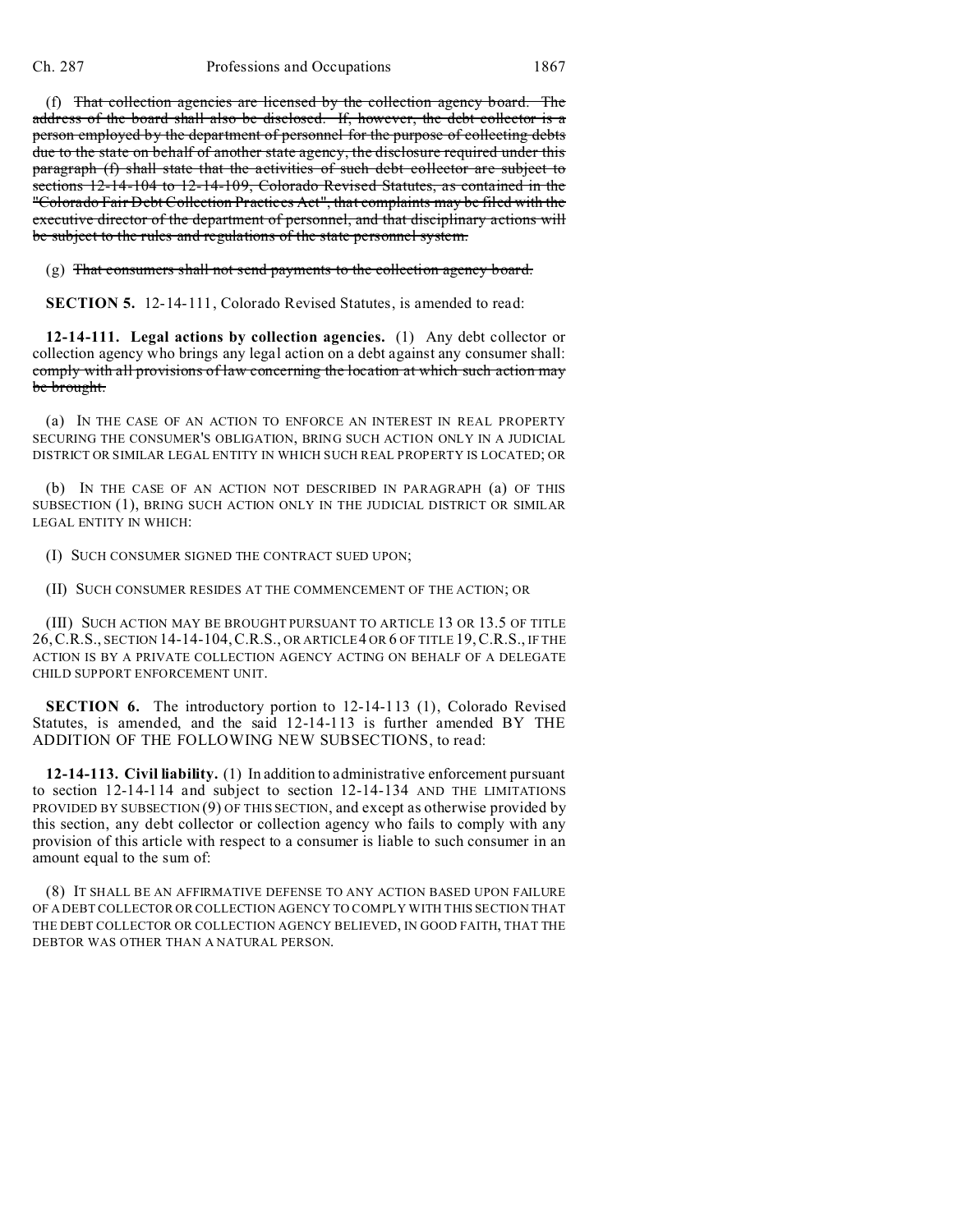(9) THERE SHALL BE NO PRIVATE CAUSE OF ACTION UNDER THIS SECTION FOR ANY ALLEGED VIOLATION OF SECTION 12-14-128 (4) (a). VIOLATIONS OF SECTION 12-14-128 (4) (a) MAY BE PROSECUTED ONLY THROUGH ADMINISTRATIVE ENFORCEMENT PURSUANT TO SECTION 12-14-114.

**SECTION 7.** 12-14-116 (1), Colorado Revised Statutes, is amended to read:

**12-14-116. Collection agency board - created.** (1) For the purpose of carrying out the provisions of this article, the governor shall appoint five members to the collection agency board, which board is hereby created. The members of the board serving on July 1, 1985 2003, shall continue to serve their appointed terms, and their successors shall be appointed for three-year terms. Upon the death, resignation, or removal of any member of the board, the governor shall appoint a member to fill the unexpired term. Any member of the board may be removed by the governor for misconduct, neglect of duty, or incompetence. No member may serve more than two consecutive terms WITHOUT FIRST A LAPSE OF AT LEAST ONE TERM BEFORE BEING APPOINTED TO ANY ADDITIONAL TERMS.

**SECTION 8.** 12-14-119 (4), (5), and (6), Colorado Revised Statutes, are amended to read:

**12-14-119. Collection agency license - requirements - application - fee expiration.** (4) When the administrator approves the application, the applicant shall pay a nonrefundable license fee in an amount to be determined by the ADMINISTRATOR IN CONSULTATION WITH THE board.

(5) Each license issued pursuant to this section shall expire on July 1 of each year; except that THE ADMINISTRATOR SHALL ESTABLISH PROCEDURES FOR THE MAINTENANCE OF LICENSE LISTS AND THE ESTABLISHMENT OF INITIAL AND RENEWAL LICENSE FEES AND SCHEDULES. THE ADMINISTRATOR MAY CHANGE THE RENEWAL DATE OF ANY LICENSE ISSUED PURSUANT TO THIS ARTICLE TO THE END THAT APPROXIMATELY THE SAME NUMBER OF LICENSES ARE SCHEDULED FOR RENEWAL IN EACH MONTH OF THE YEAR. WHERE ANY RENEWAL DATE IS SO CHANGED, THE FEE FOR THE LICENSE SHALL BE PROPORTIONATELY INCREASED OR DECREASED, AS THE CASE MAY BE. EVERY LICENSEE SHALL PAY THE ADMINISTRATOR A LICENSE FEE TO BE DETERMINED AND COLLECTED PURSUANT TO SECTION 12-14-121 ANDSUBSECTION (4) OF THIS SECTION, AND SHALL OBTAIN A LICENSE CERTIFICATE FOR THE CURRENT LICENSE PERIOD. NOTWITHSTANDING ANY OTHER PROVISION OF THIS SECTION, a licensee, at any time, may voluntarily surrender the license to the administrator to be cancelled, but such surrender shall not affect the licensee's liability for violations of this article that occurred prior to the date of surrender.

(6) If an application is approved between January 1 and June 30 in any year, the license fee for the remainder of that licensing year shall be one-half the license fee determined by the board.

**SECTION 9.** 12-14-121, Colorado Revised Statutes, is amended to read:

**12-14-121. Collection agency license - renewals.** (1) Each licensee shall make an application to renew its license on or before June 15 of each year. Said application shall be in the form and manner prescribed by the administrator. and THE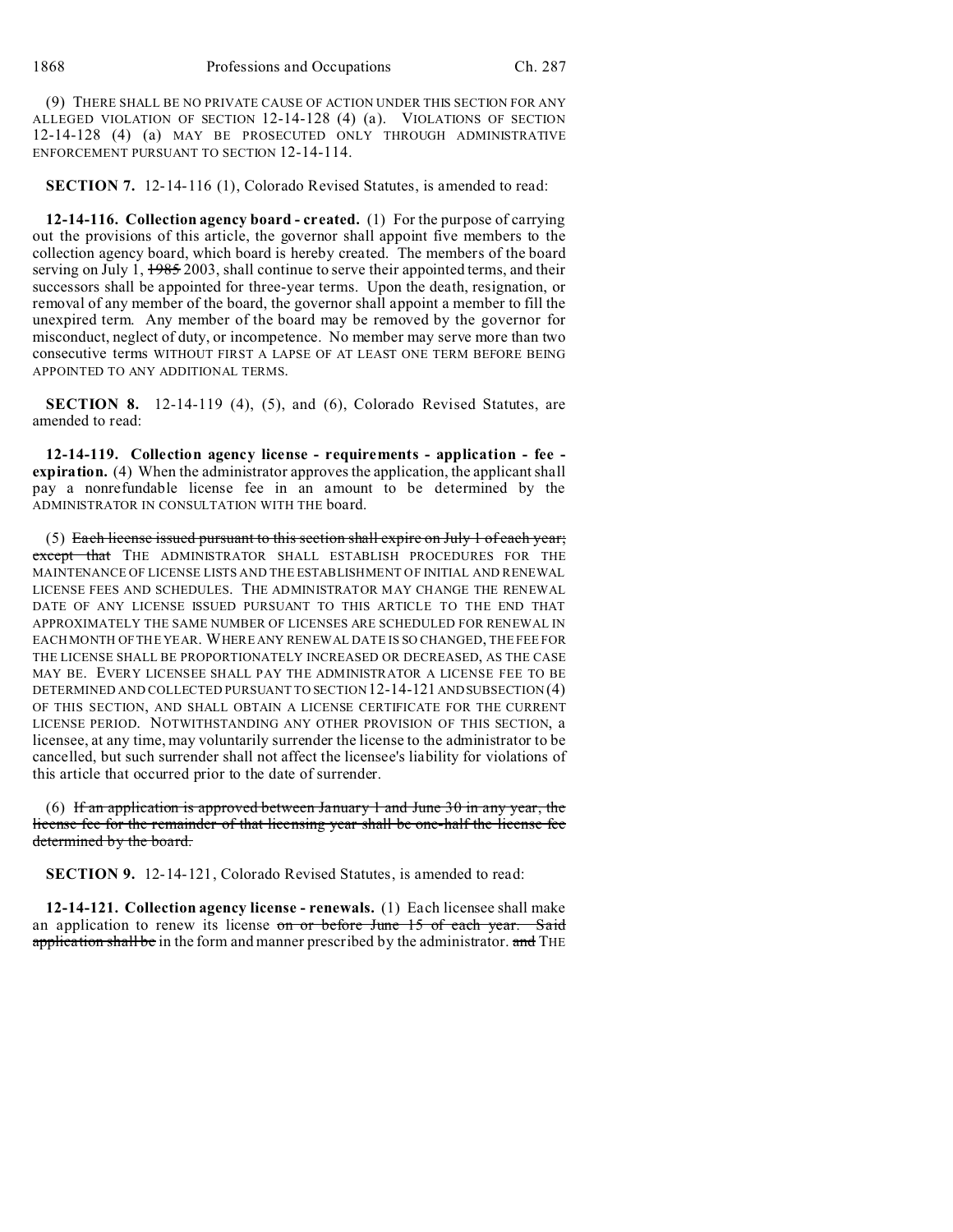APPLICATION shall be accompanied by a nonrefundable renewal fee in an amount determined by the ADMINISTRATOR IN CONSULTATION WITH THE board.

(2) If the application is not postmarked on or before June 15, a penalty fee of twenty-five dollars per day shall be assessed and added to the license fee. No license shall be renewed until the total fee is paid.

(3) If a licensee fails to submit an application or any part of the total fee on or before July 15 of each year, the license shall automatically expire and an application for a new license must be submitted.

(4) If a licensee submits an application and the total fee on or before July 15 of the renewal year, the licensee may continue to operate as a collection agency until the renewal application is approved or denied.

**SECTION 10.** 12-14-130 (2), (5), and (6) (a), Colorado Revised Statutes, are amended to read:

**12-14-130. Complaint - investigations - powers of the board - sanctions.** (2) FOR REASONABLE CAUSE, the board may, on its own motion, conduct an investigation of the conduct of any person concerning compliance with this article.

(5) FOR REASONABLE CAUSE, the board, or someone designated by it for such purpose, has the right, during normal business hours without resort to subpoena, to examine the books, records, and files of any licensee. If the books, records, and files are located outside Colorado, the licensee shall bear all expenses in making them available to the board or its designee.

(6) (a) FOR REASONABLE CAUSE, the board may require the making and filing, by any licensee, at any time, of a written, verified statement of the licensee's assets and liabilities, including, if requested, a detailed statement of amounts due claimants. The board may also require an audited statement when cause has been shown that an audited statement is needed.

**SECTION 11.** 12-14-136 (2), Colorado Revised Statutes, is amended to read:

**12-14-136. Disposition of fees and fines.** (2) All fines collected pursuant to this article, including but not limited to fines collected pursuant to section 12-14-130, shall be collected by the administrator and transmitted to the state treasurer, who shall credit the same to the collection agency cash fund, created in subsection  $(1)$  of this section GENERAL FUND.

**SECTION 12.** 12-14-137, Colorado Revised Statutes, is amended to read:

**12-14-137. Termination of board.** The collection agency board shall be terminated July 1, 2003 2008. Prior to such termination, the board shall be reviewed as provided in section 24-34-104, C.R.S.

**SECTION 13. Repeal.** 24-34-104 (32.5) (f), Colorado Revised Statutes, is repealed as follows: